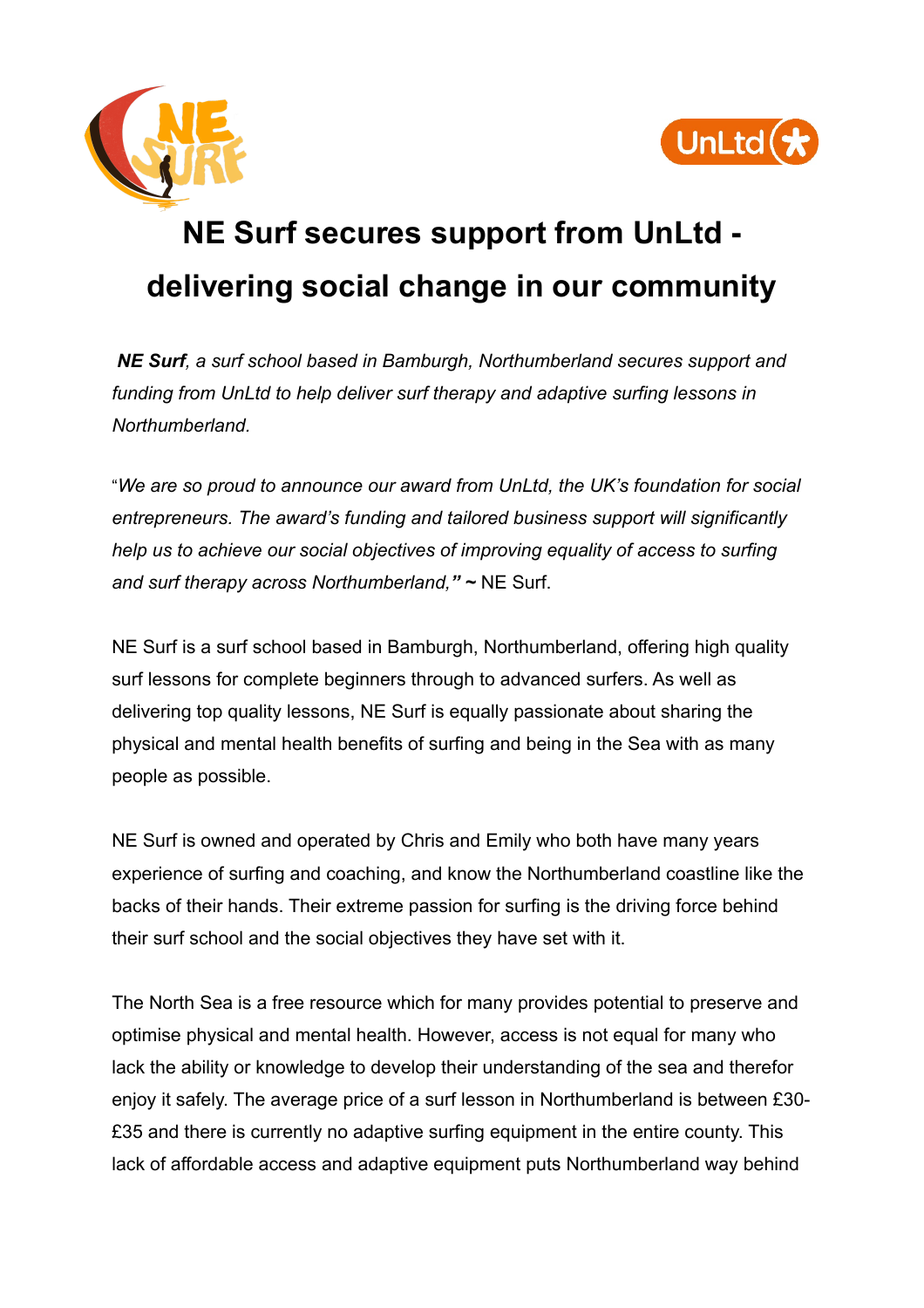other coastal regions, where surf therapy and adaptive surfing are more readily available.

In the current social and economic climate mental health services are completely oversubscribed. NE Surf endeavour to use their position to positively impact the local community by promoting and delivering surfing lessons and surf therapy, which really positively impact mental health. They will also make surfing more accessible to people with disabilities by improving the adaptive surfing offer in Northumberland.

**Emily**, NE Surf said: *"The funding and support from Unltd has already made a huge difference in enabling us to achieve our social aims. The funding has meant that we have been able to get 5 of our instructors their adaptive surf instructor qualification which will greatly increase our knowledge and ability to deliver fully inclusive surf lessons. We also have some budget to use on adaptive surfing equipment which will be amazing for the disabled community in Northumberland. We are so excited to be able to offer surf lessons to users of the newly housed beach wheelchairs at Bamburgh.*

*The business support from Unltd has helped us develop NE Surf Society, a constituted charity, through which we can focus solely on our social aims of using surfing to benefit the community. We already have some funding and projects in the pipeline which will enable us to offer surfing and surf therapy for free or heavily subsidised to those who need it most and would not ordinarily be able to access it.*

## *We're so stoked to share our passion with even more people and see the joy on their faces as they discover the magical free playground on our doorstep."*

UnLtd is currently working hard with partners from both the public and private sectors to deliver social impact by harnessing the huge potential of social entrepreneurs to solve society's biggest challenges.